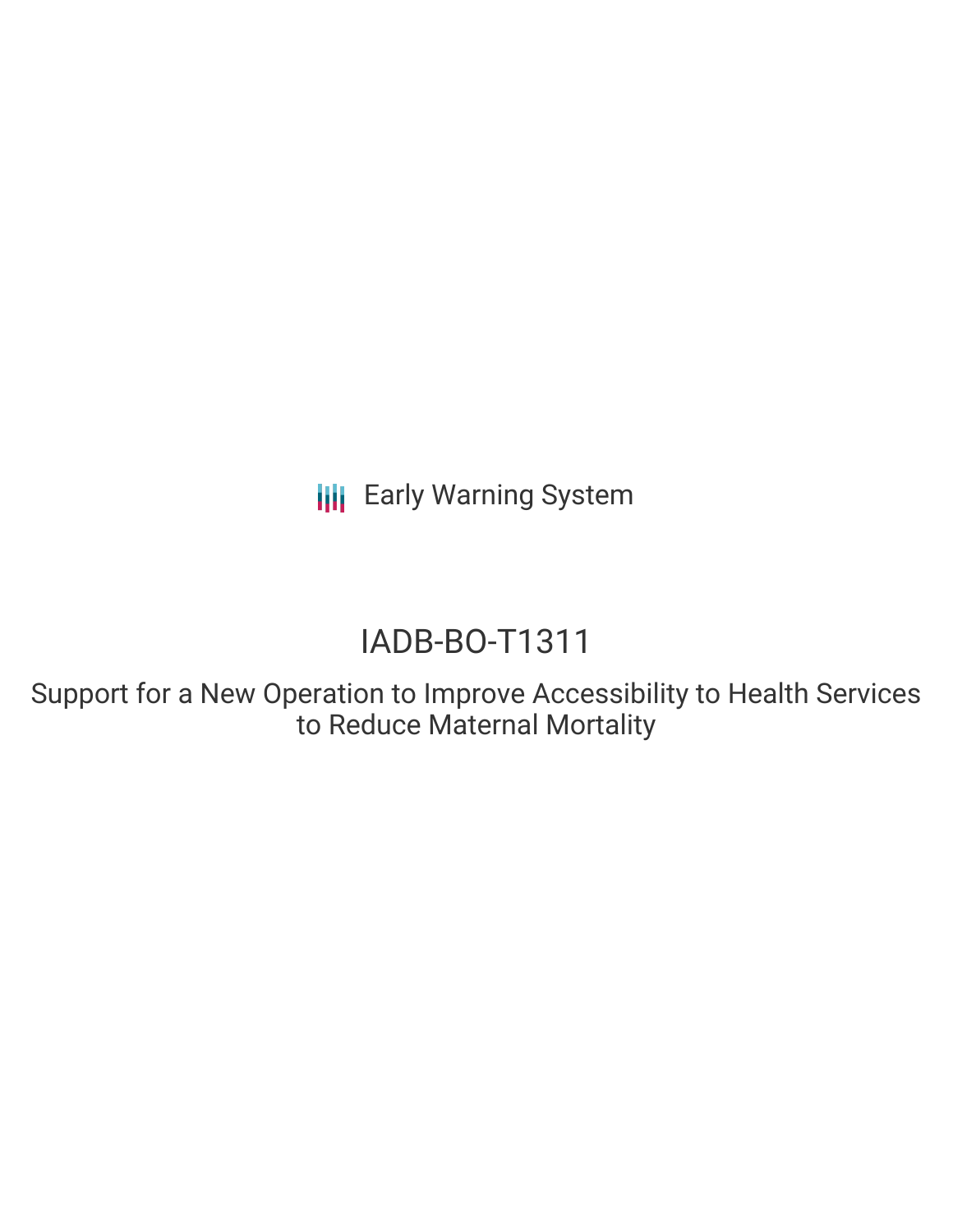

### Early Warning System Support for a New Operation to Improve Accessibility to Health Services to Reduce Maternal

| <b>Countries</b>               | Bolivia                                |
|--------------------------------|----------------------------------------|
| <b>Financial Institutions</b>  | Inter-American Development Bank (IADB) |
| <b>Status</b>                  | Active                                 |
| <b>Bank Risk Rating</b>        | B                                      |
| <b>Voting Date</b>             | 2018-07-06                             |
| <b>Borrower</b>                | Government of Bolivia                  |
| <b>Sectors</b>                 | <b>Education and Health</b>            |
| <b>Investment Type(s)</b>      | Grant                                  |
| <b>Investment Amount (USD)</b> | $$0.40$ million                        |
| <b>Project Cost (USD)</b>      | \$ 0.40 million                        |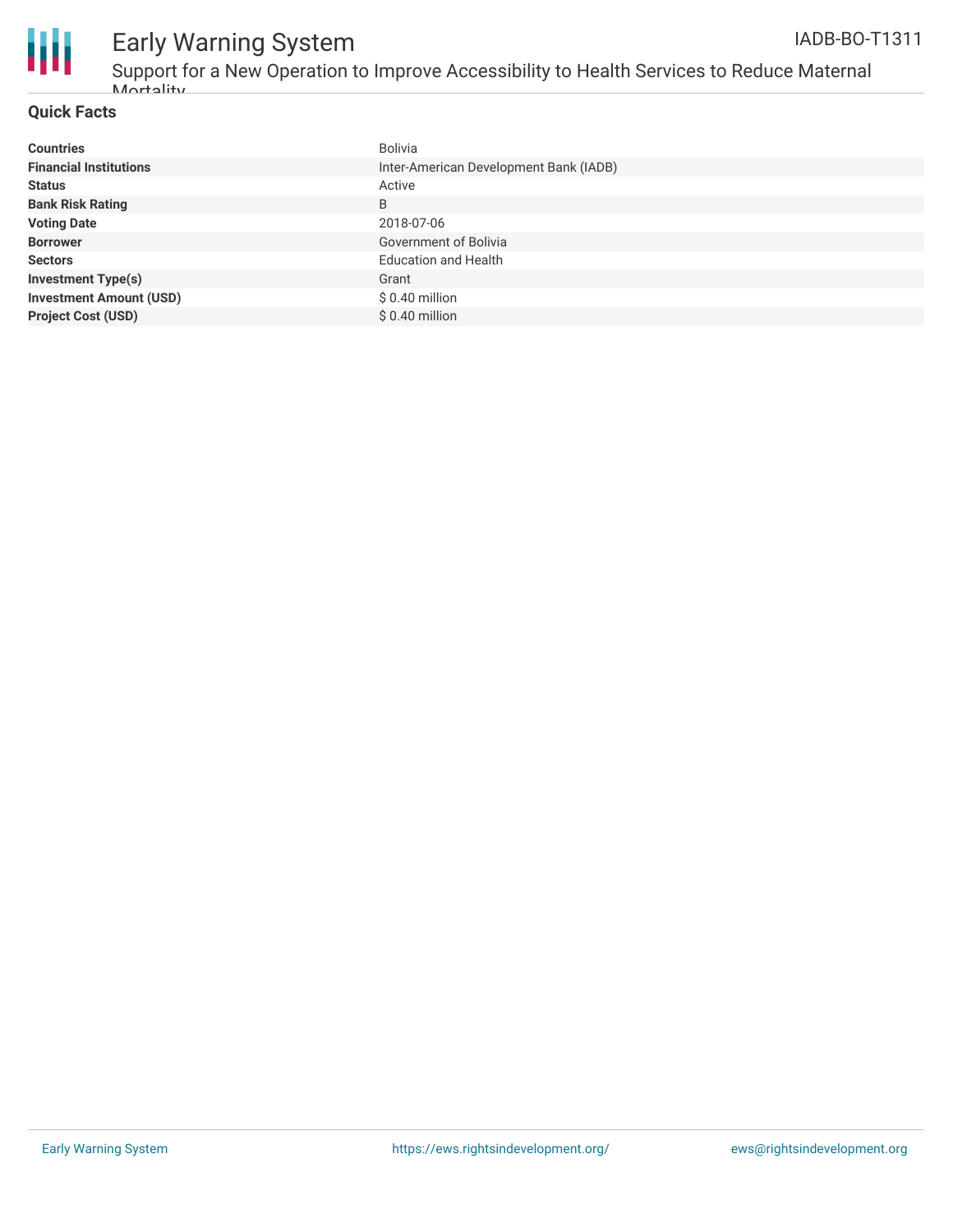

#### **Project Description**

The purpose of the TC is to support the operation "Improvement of accessibility to maternal health services in Bolivia Program" and the implementation of the Ministry of Health's Accelerated Plan to Reduce Maternal and Child Mortality, increasing accessibility and resolutive capacity In healthcare networks in those departments of the country with maternal and child mortality more unfavorable indicators (La Paz and Potosí), financing studies for the preparation of a new operation to improve the accessibility to Obstetric and Neonatal services that will reduce maternal and child mortality in the country.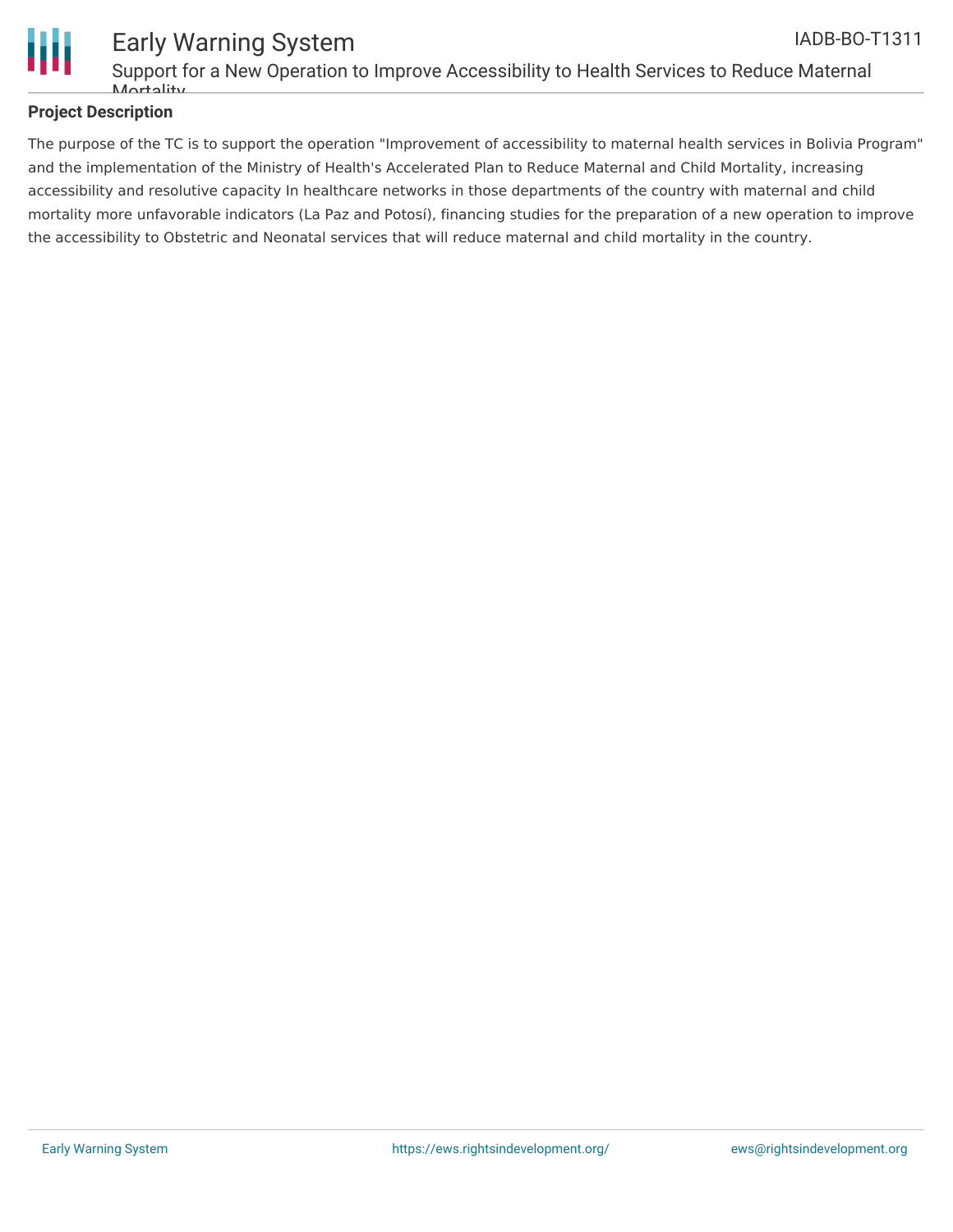

## Early Warning System

Support for a New Operation to Improve Accessibility to Health Services to Reduce Maternal Mortality

#### **Investment Description**

• Inter-American Development Bank (IADB)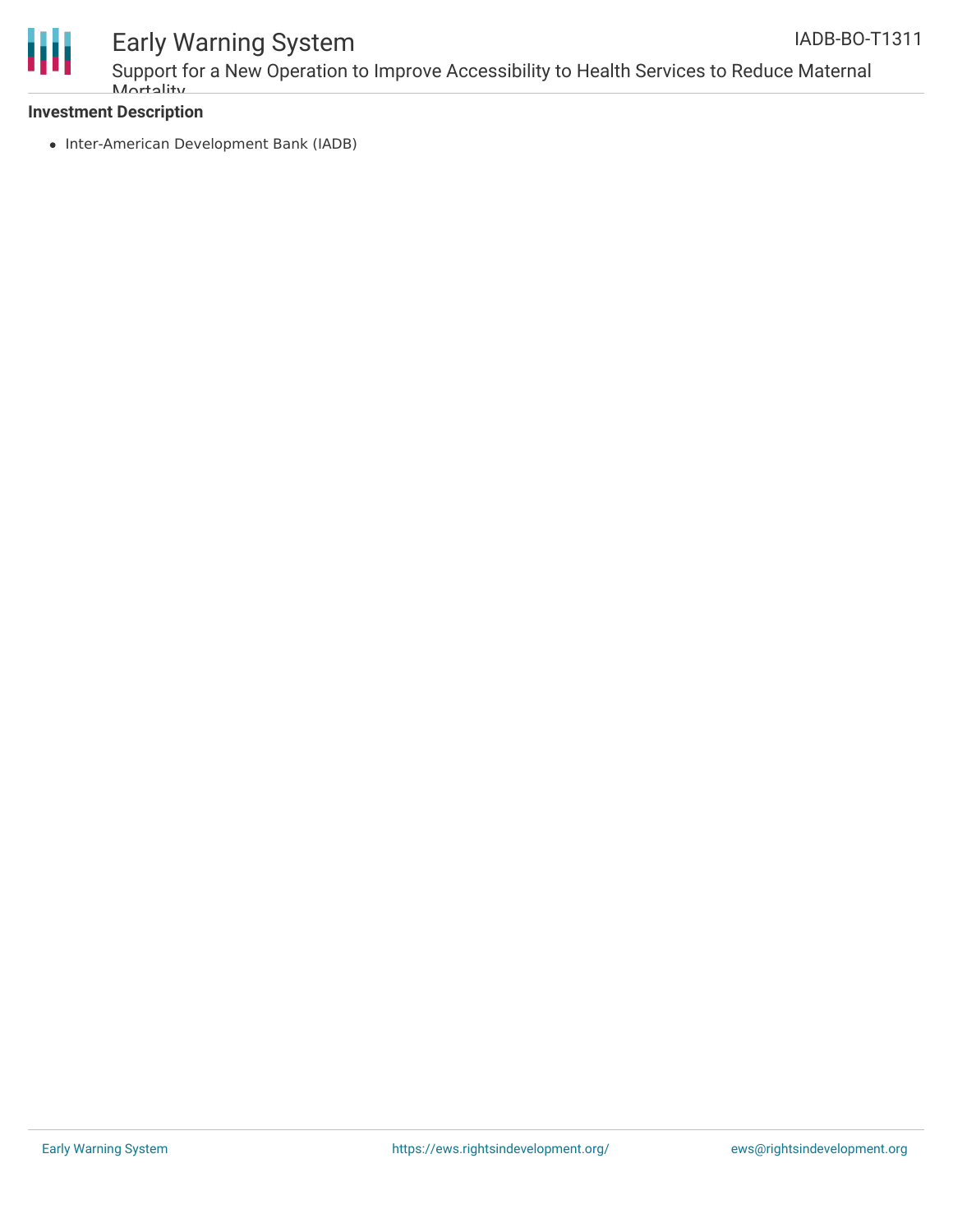

#### **Contact Information**

#### ACCOUNTABILITY MECHANISM OF IADB

The Independent Consultation and Investigation Mechanism (MICI) is the independent complaint mechanism and fact-finding body for people who have been or are likely to be adversely affected by an Inter-American Development Bank (IDB) or Inter-American Investment Corporation (IIC)-funded project. If you submit a complaint to MICI, they may assist you in addressing the problems you raised through a dispute-resolution process with those implementing the project and/or through an investigation to assess whether the IDB or IIC is following its own policies for preventing or mitigating harm to people or the environment. You can submit a complaint by sending an email to MICI@iadb.org. You can learn more about the MICI and how to file a complaint at http://www.iadb.org/en/mici/mici,1752.html (in English) or http://www.iadb.org/es/mici/mici,1752.html (Spanish).